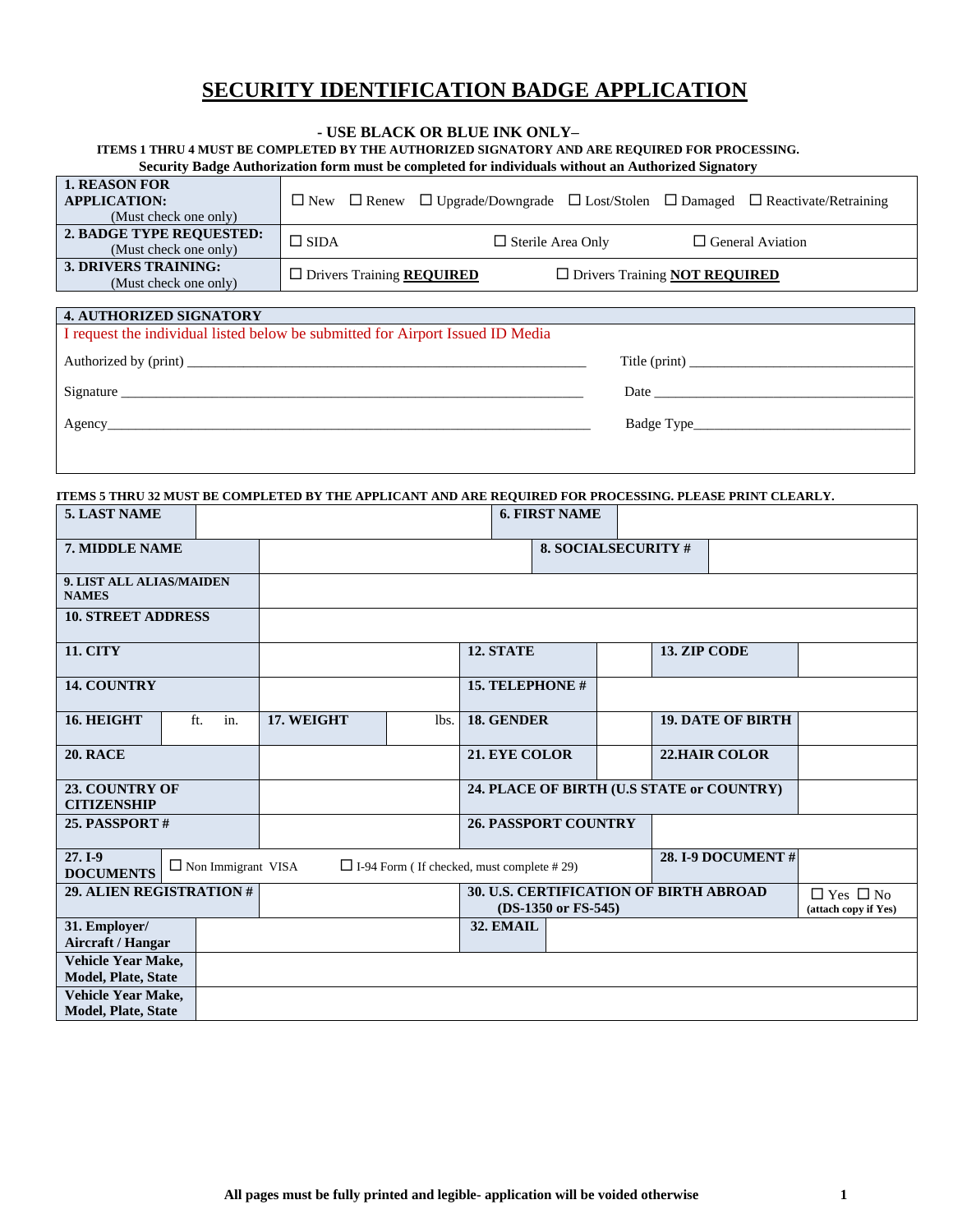# **PRIVACY ACT NOTICE STATEMENT**

**Authority:** 6 U.S.C. § 1140, 46 U.S.C. § 70105; 49 U.S.C. §§ 106, 114, 5103a, 40103(b)(3), 40113, 44903, 44935-44936, 44939, and 46105; the Implementing Recommendations of the 9/11 Commission Act of 2007, § 1520 (121 Stat. 444, Public Law 110-53, August 3, 2007); FAA Reauthorization Act of 2018, §1934(c) (132 Stat. 3186, Public Law 115-254, Oct 5, 2018), and Executive Order 9397 (November 22, 1943), as amended.

**Purpose**: The Department of Homeland Security (DHS) will use the information to conduct a security threat assessment. If applicable, your fingerprints and associated information will be provided to the Federal Bureau of Investigation (FBI) for the purpose of comparing your fingerprints to other fingerprints in the FBI's Next Generation Identification (NGI) system or its successor systems including civil, criminal, and latent fingerprint repositories. The FBI may retain your fingerprints and associated information in NGI after the completion of this application and, while retained, your fingerprints may continue to be compared against other fingerprints submitted to or retained by NGI. DHS will also transmit your fingerprints for enrollment into US-VISIT Automated Biometrics Identification System (IDENT).

DHS will also maintain a national, centralized revocation database of individuals who have had airport- or aircraft operatorissued identification media revoked for noncompliance with aviation security requirements. DHS has established a process to allow an individual whose name is mistakenly entered into the database to correct the record and have the individual's name expunged from the database. If an individual who is listed in the centralized database wishes to pursue expungement due to mistaken identity, the individual must send an email to TSA at Aviation.workers@tsa.dhs.gov.

**Routine Uses**: In addition to those disclosures generally permitted under 5 U.S.C. § 552a(b) of the Privacy Act, all or a portion of the records or information contained in this system may be disclosed outside DHS as a routine use pursuant to 5 U.S.C. § 552a(b)(3) including with third parties during the course of a security threat assessment, employment investigation, or adjudication of a waiver or appeal request to the extent necessary to obtain information pertinent to the assessment, investigation, or adjudication of your application or in accordance with the routine uses identified in the TSA system of records notice (SORN) DHS/TSA 002, Transportation Security Threat Assessment System. For as long as your fingerprints and associated information are retained in NGI, your information may be disclosed pursuant to your consent or without your consent as permitted by the Privacy Act of 1974 and all applicable Routine Uses as may be published at any time in the Federal Register, including the Routine Uses for the NGI system and the FBI's Blanket Routine Uses.

**Disclosure**: Pursuant to § 1934(c) of the FAA Reauthorization Act of 2018, TSA is required to collect your SSN on applications for Secure Identification Display Area (SIDA) credentials. For SIDA applications, failure to provide this information will result in denial of a credential. For other aviation credentials, although furnishing your SSN is voluntary, if you do not provide the information requested, DHS may be unable to complete your security threat assessment.

## **APPLICANT CERTIFICATION STATEMENT**

The information I have provided is true, complete, and correct to the best of my knowledge and belief and is provided in good faith. I understand that a knowing and willful false statement can be punished by fine or imprisonment or both (see section 1001 of the Title 18 of the United States Code).

I authorize the Social Security Administration to release my Social Security Number and full name to the Transportation Security Administration, Enrollments Services and Vetting Programs, Attention: Vetting Programs (TSA-10)/Aviation Worker Program, 6595 Springfield Center Drive, Springfield, VA 20598-6010.

I am the individual to whom the information applies and want this information released to verify that my SSN is correct. I know that if I make any representation that I know is false to obtain information from social security records, I could be punished by fine or imprisonment or both.

| <b>Applicant Signature</b>        | Date |                  |    |
|-----------------------------------|------|------------------|----|
| Applicant Full Name & SSN (Print) |      | Date of Birth    | Pg |
|                                   |      | TSA APPROVAL BY: |    |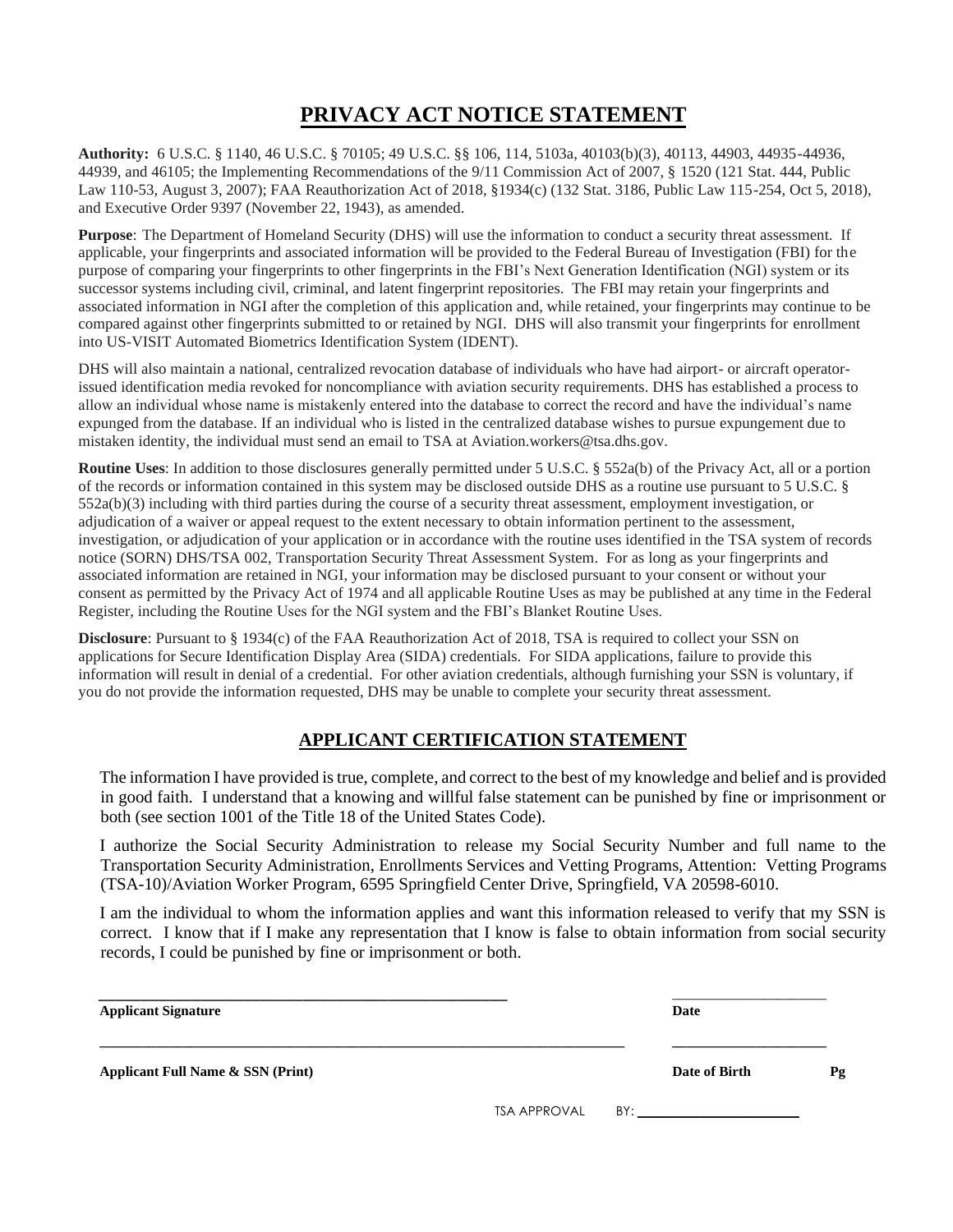## **Durango-La Plata County Airport AOA Badge Rules and Guidelines**

## **Aircraft Operations Areas (AOA) ID**

Never loan out your ID. **This ID is for you and you only**.

You are required to have AOA badge on you and present the ID when asked.

If you lose your ID report it to the airport as soon as possible. There will be a charge for a replacement ID.

Return the ID to the airport badge office located in the fire station when you no longer need access.

If your ID stops working or is broken bring the ID to the airport badge office.

The ID is the property of the airport and must be surrendered when asked by the appropriate person or entity.

### **Driving**

Aircraft always have the right of way

Always stop and wait at automatic vehicle access gates, vehicle operators entering or exiting an automatic vehicle gate are required to wait within the area of the gate to ensure the gate fully closes and there is no unauthorized access before departing.

Speed limit is 15 on the ramp.

Always stay in the non-movement area, GA Ramps. Never drive or walk into the SIDA areas. Do not track mud or other debris on the ramp.

#### **Challenging**

If you see something or someone unusual and you feel safe; go and challenge that person(s). Ask politely for their AOA ID, and inquire about what they are doing. If the person can produce an airport issued ID, and their actions appear genuine, no further questioning is required.

If the person can not produce a valid airport issued AOA ID or is not under the escort of someone who has and AOA ID, ask them to come with you and escort them to a public part of the airport (i.e. outside the fence) and contact the Airport Security Coordinator.

If the person refuses to cooperate or is otherwise determined to pose a risk to the security of the airport, call 911 then contact the Airport Security Coordinator. If you feel a challenge could result in you being harmed. Do not challenge them. Call 911.

## **Other**

If you escort someone into the AOA you are responsible for their behavior and actions. Keep all non-badged individuals within ear and eyesight at all times.

Do not tamper with or disable any security feature(s). If you find a security feature is not working contact airport operations.

Do not disclose sensitive security information. This includes codes, combinations, security vulnerabilities, or attempted acts against civil aviation. Refer all requests for this type of information to the airport administration office.

#### **New & Renew badge; \$25.00, Replacement of damaged badge \$25.00**

#### **There will be a 1st time fee of \$75.00 for replacing a lost or stolen card, 2nd time \$100.00, 3rd time \$100.00. Charge to employer if ID is not returned \$200.00**

**Failure to obey these rules will result in the revocation of your AOA badge privileges. You may be subject to fines and penalties.** 

I agree to follow the rules and regulations listed above. I know that if I do not I will have my AOA privileges revoked, and subject to civil fines, and or criminal charges.

| Print<br>. .<br>valile. | $-22240$<br>нанн<br>71 Y |  |
|-------------------------|--------------------------|--|
|-------------------------|--------------------------|--|

If you have any questions contact the Airport Security Office 970-382-6053 or at 970-759-4342

**ASC Dennis Ray: 970-764-5831 Operation Cell #: 970-759-4342 Airport Administration: 970-382-6050**